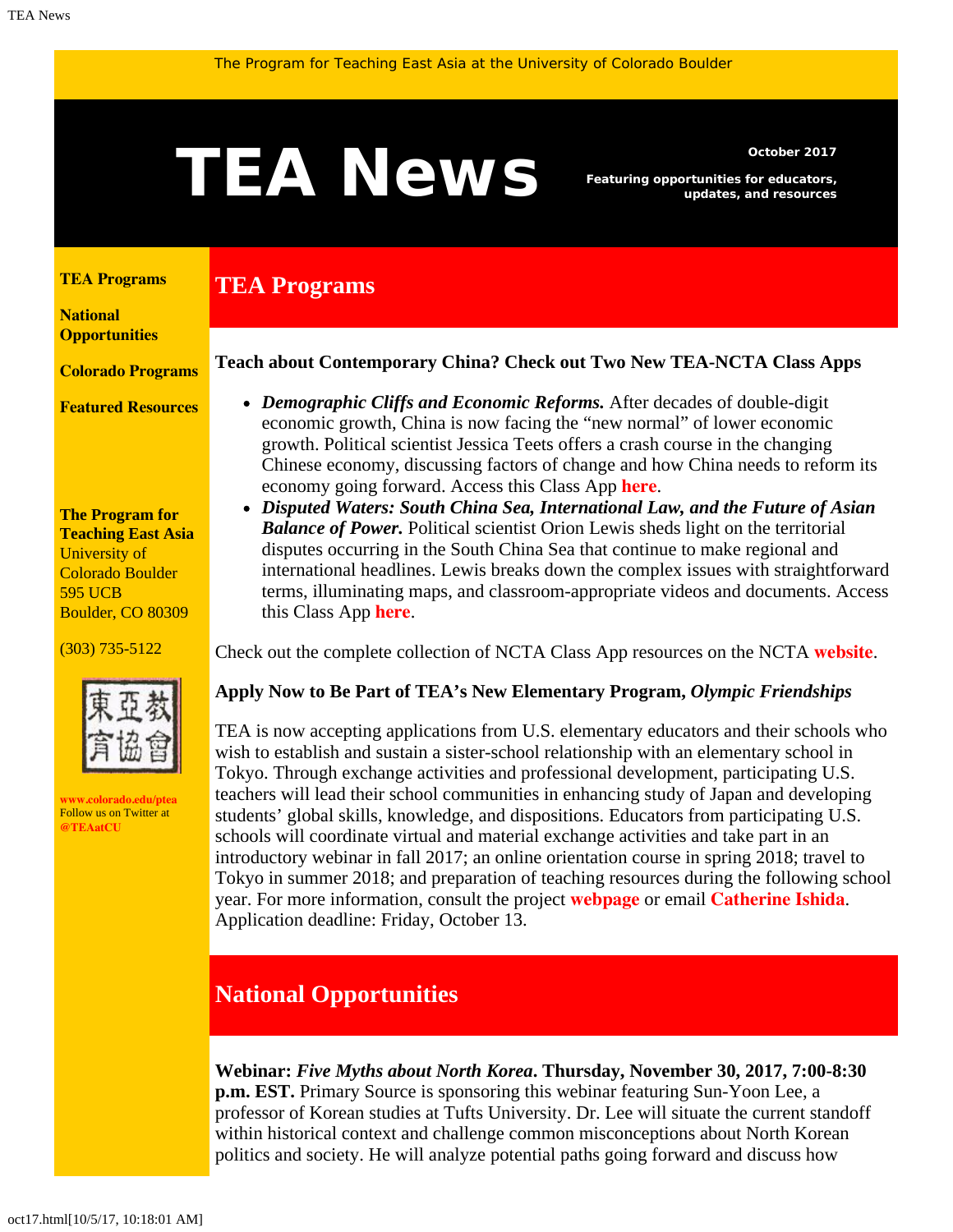teachers can help students better understand the contexts and nuances of U.S.-North Korean relations. Register **[here](https://attendee.gototraining.com/r/4579494901288449794)**.

#### *Previously Announced National Opportunities*

**Online Book Groups:** *Graphic Novel Series* **and** *Freeman Book Award Series***. October 25, 2017 – February 27, 2018** (groups focused on specific titles have different starting and ending dates). Asia for Educators and NCTA at Columbia University are running two book group series. One series focuses on the graphic novel. Teachers can still register for groups focusing on the following works: *The Family*; *Nanjing: The Burning City*; *Such a Lovely Little War: Saigon 1961-63* and *The Best We Could Do*; and the graphic adaptation of *The Good Earth*. The second series focuses on winners of the Freeman Book Award. Teachers can still register for two groups, one discussing *Somewhere Among* and *The Night Parade*, the other reading *A Night in the Planetarium: A True Story about a Child, a Play and the Art of Resistance*. For more information and to register, visit the AFE **[website](http://afe.easia.columbia.edu/online_course/)**.

**NCTA Webinar:** *Falling into the Dragon's Mouth.* **Tuesday, December 5, 2017, 7-8 p.m. EDT.** The Five College Center for East Asian Studies and TEA offer this webinar with author Holly Thompson. Register **[here](https://register.gotowebinar.com/register/1324661207584911618)**.

**Japan ICU Foundation Global Scholarship. Application deadline: Friday, December 1, 2017.** This initiative will provide full-tuition support for four years of undergraduate study at International Christian University in Tokyo, Japan. Starting in 2018, two incoming first-year students who are U.S. citizens and graduates of U.S. high schools will receive the scholarship annually. For more information, visit the Japan ICU Foundation **[website](http://jicuf.org/ussi)**.

# **Colorado Programs**

**Exhibition:** *Circle of Animals/Zodiac Heads***. October 3-31, 2017.** This installation of 12 sculptures by noted Chinese artist Ai Weiwei is on display at the north end of Denver's Civic Center Park (between Bannock and Broadway) throughout October. Each bronze statue represents a different zodiac animal, reinterpreting an 18th-century water clockfountain designed by European Jesuits in China and later stolen by French and British troops. Weiwei's work calls attention to ideas of fake versus original art, as well as the issues of looting and repatriation.

**China Town Hall. Tuesday, October 24, 2017, 5:00 p.m.** The National Committee on U.S.-China Relations sponsors this event, which will feature Ambassador Susan E. Rice as the national webcast speaker. In addition to her foreign policy experience as National Security Advisor (2013-2017) and U.S. permanent representative to the United Nations (2009-2013), Ambassador Rice also served as U.S. Assistant Secretary of State for African Affairs and Senior Director for African Affairs at the National Security Council. Her remarks will be followed by a local speaker. This event will be held in Room 1020 at the SIE Complex at the University of Denver (2201 S. Gaylord, Denver). Register **[here](http://www.du.edu/korbel/china/events/forums.html)**.

**Center for Asian Studies (CAS) Event:** *The Phoenix Years: Art, Resistance, and the Making of Modern China.* **Wednesday, October 25, 2017, 5 p.m.** Sydney-based foreign